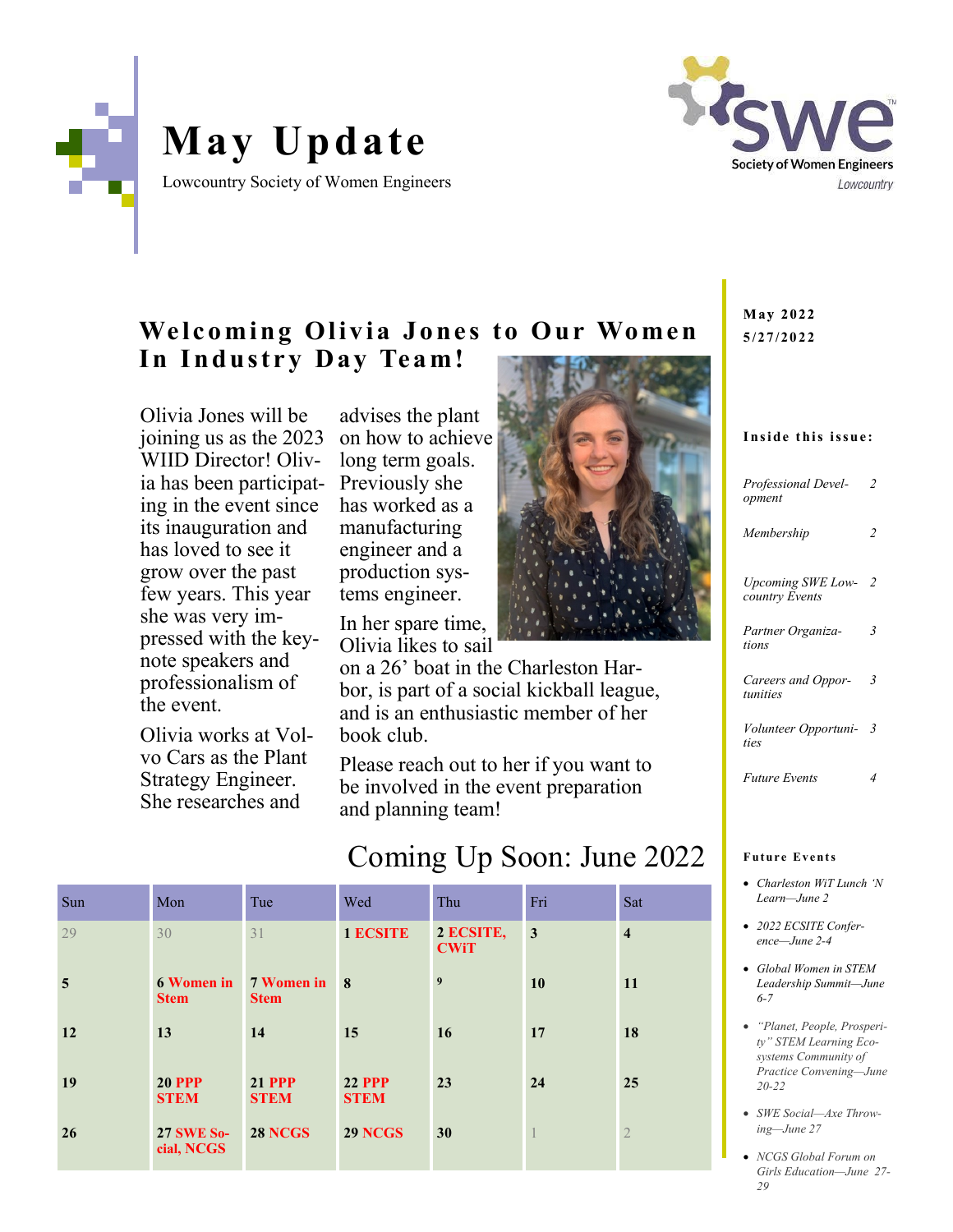### **Page 2 May Update**



Are you interested in being a speaker or know someone who would be a great speaker for one of our Professional Development events?

Fill out the form below to let us know about your interests or to be added to our speaker database.

If you have any questions regarding SWE-Lowcountry professional development (PD), please contact us at professionaldevelopment $\omega$ swelowcountry.org .

[Professional Develop](https://docs.google.com/forms/d/e/1FAIpQLScAQCmGw8QAYgmTpyXpBVUiC2N3umZxFs9cKmR5IvRJXoNaJw/viewform)[ment Interest Form](https://docs.google.com/forms/d/e/1FAIpQLScAQCmGw8QAYgmTpyXpBVUiC2N3umZxFs9cKmR5IvRJXoNaJw/viewform)

# Membership

**2022 Member Survey**

Erica Sampson!



Big thanks to everyone who completed our 2022 Member Survey! We are glad to always serve you. All of your inputs will be taken into consideration for our events planning.

The winner of the raffle is

 $\mathbb G$ 

# Upcoming SWE Lowcountry Events

**M**swe **Axe Throwing Social** 





Payment is \$15 and guarantees a spot. Payments accepted through PayPal  $(t$ reasurer@swelowcountr y.org) or through check addressed to SWE Lowcountry and mailed to SWE Lowcountry, PO Box 41315, North Charleston, SC, 29423. Email [treasur](mailto:treasurer@swelowcountry.org?subject=Axe%20Throwing%20Social)[er@swelowcountry.org](mailto:treasurer@swelowcountry.org?subject=Axe%20Throwing%20Social)

### and [social-](mailto:socialchair@swelowcountry.org?subject=Axe%20Throwing%20Social)

[chair@swelowcountry.or](mailto:socialchair@swelowcountry.org?subject=Axe%20Throwing%20Social) [g](mailto:socialchair@swelowcountry.org?subject=Axe%20Throwing%20Social) if you send a check in the mail or have any questions. Must wear closed toed shoes! Not required to axe throw to be social. Re-

served lanes open at 6:30. [Click here](chucktownaxethrowing.com) for more information!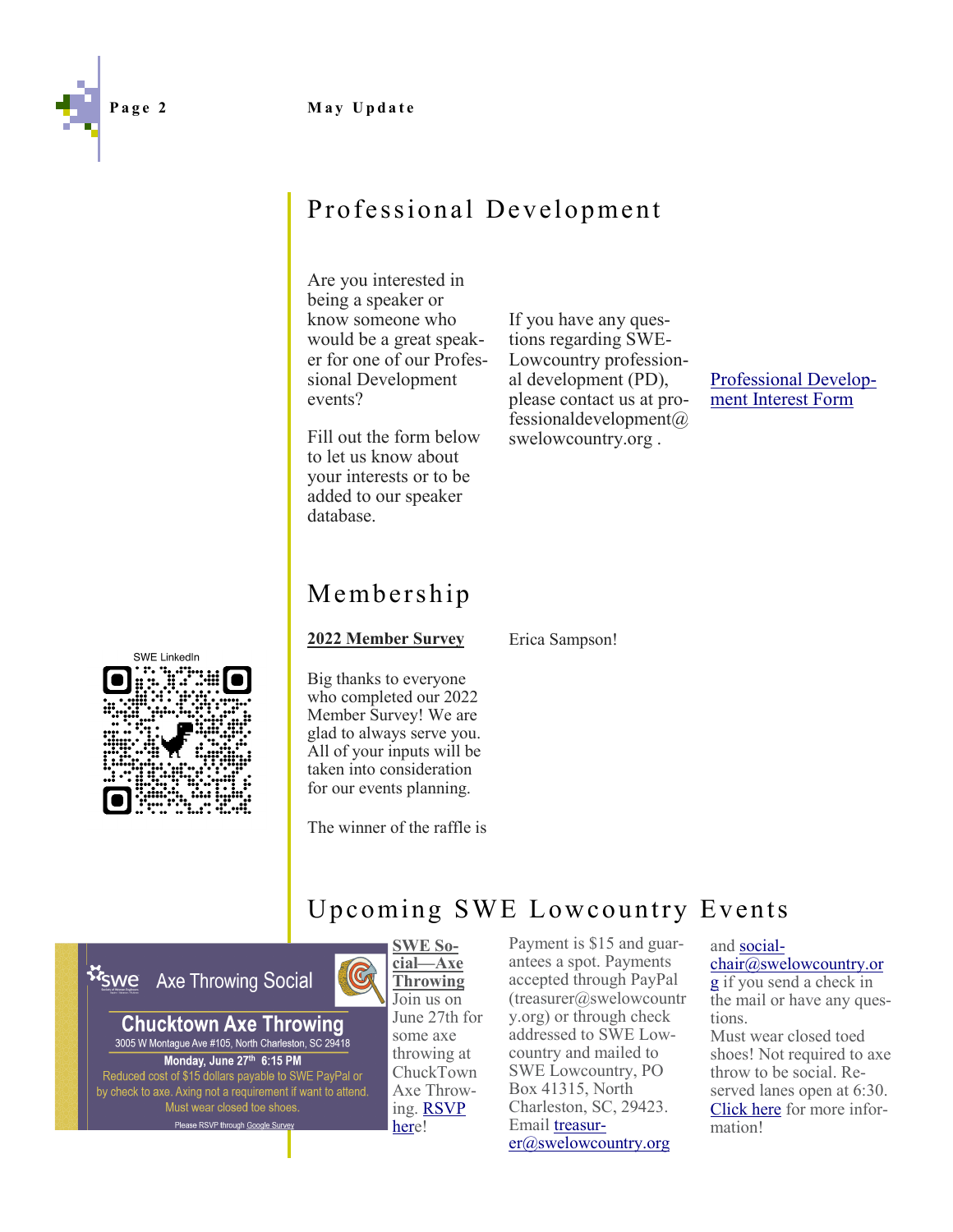### Partner Organizations

### **Charleston Women In Tech**

Join us Thursday, June 2nd for our next Lunch 'N Learn from 11:30-12:30! Come learn from LinkedIn Account Director Karen Graves how to optimize your LinkedIn profile. Sign up through our Meetup page [here!](https://www.meetup.com/Charleston-Women-In-Tech/events/286110904/)



### Careers and Opportunities

### **Systems Engineering Graduate Certificate from Clemson**

The interdisciplinary graduate certificate in Systems Engineering is designed to equip professionals in a variety of professional settings and indsuctries to use systems thinking and engineering theories to solve complex

problems. After the completion of the graduate certificate, students are eligible for application and admittance to the Master of Engineering: Systems Engineering program. Certificate courses can be completed inperson on Clemson's main campus or at the Zucker Family Institute in Charleston, SC. Additionally, students may elect to complete courses 100% online to accommodate their schedules or geographic location.



### Volunteer Opportunities **FIRST South Carolina—**

Want to connect with inspire the next generation of engineers? Maybe you're excited to help other people develop and achieve their full potential ? Does landing a client or donor get you excited? We have several roles and positions open for

volunteers to make this organization shine. After all, we can't do it without you.

> • **Secretary** [Apply here!](https://docs.google.com/forms/d/e/1FAIpQLSf1SsEfuQwXn2dIwHafF9CW8oM58wf7smCY1jiOL3OiPL_LaA/viewform)

### **South Carolina Robotics & Practical**

Support FLL, FTC, and FRC students from across the Southeast as they push their robots to the limit at the first scrimmages of 2022! Help with field set-up and teardown, logistics, A/V, match queuing, tech support, and more. For further questions email Chris Cortez at CCortez@firstinspires.org.